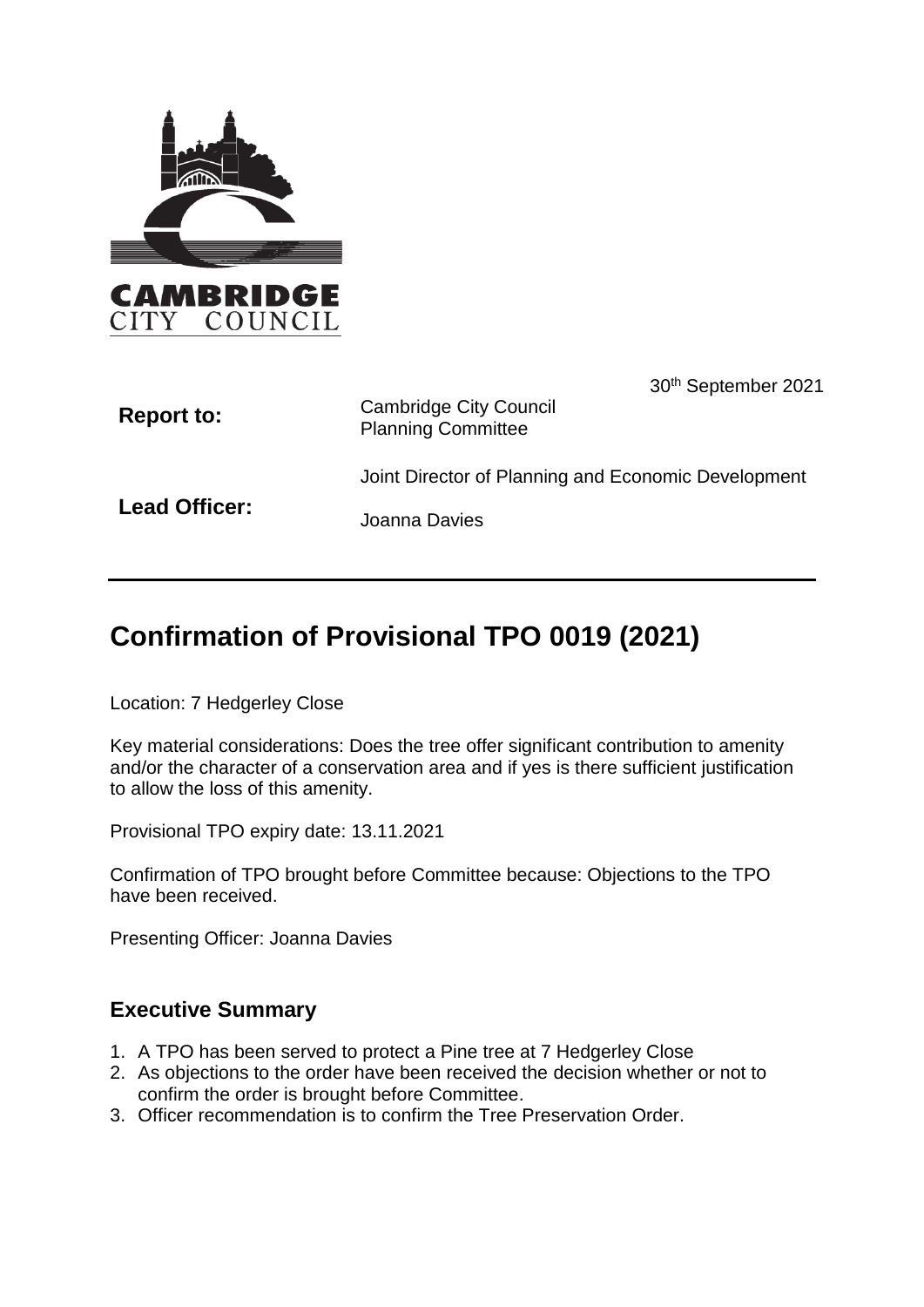## **Relevant planning history**

- 4. A s.211 notice (works to trees in a conservation area) on behalf of 6 Hedgerley Close notifying the council of intended works.
- 5. Works detailed in 21/0464/TTCA comprise a lateral reduction of 2.5m to remover all overhang over number 6 Hedgerley Close.

### **Legislation and Policy**

6. If it appears to a local planning authority that it is expedient in the interests of amenity to make provision for the preservation of trees or woodlands in their area, they may for that purpose make trees, groups of trees or woodlands the subject of a TPO

Expedience - If there is a risk of trees being cut down or pruned in ways which would have a significant impact on their contribution to amenity it may be expedient to serve a Tree Preservation Order. In some cases, the Local Planning Authority may believe trees to be at risk generally from development pressure and therefore consider it expedient to protect trees without known, immediate threat. Where trees are clearly in good arboricultural management it may not be considered appropriate or necessary to serve a TPO.

Amenity - While amenity is not defined in the Town and Country Planning Act, government guidance advises authorities develop ways of assessing the amenity value of trees in a structured and consistent way. Cambridge City Council Citywide Tree Strategy 2016 – 2026 sets out the criteria for assessing amenity in Policy P2 and considers visual, wider impact, atmospheric, climate change, biodiversity, historic/cultural and botanical benefits when assessing the amenity value of trees.

Suitability - The impact of trees on their local surroundings should also be assessed, taking into account how suitable they are to their particular setting, the presence of other trees in the vicinity and the significance of any detrimental impact trees may have on their immediate surroundings.

### **Consultation**

7. A TPO must be served upon anyone who has an interest in land affected by the TPO. This includes neighbours, who may have a common law right to prune overhang branches back to the boundary.

### **Representations from members of the public**

- 8. Representation has been received from 6 Hedgerley Close.
- 9. The representations can be summarised as follows: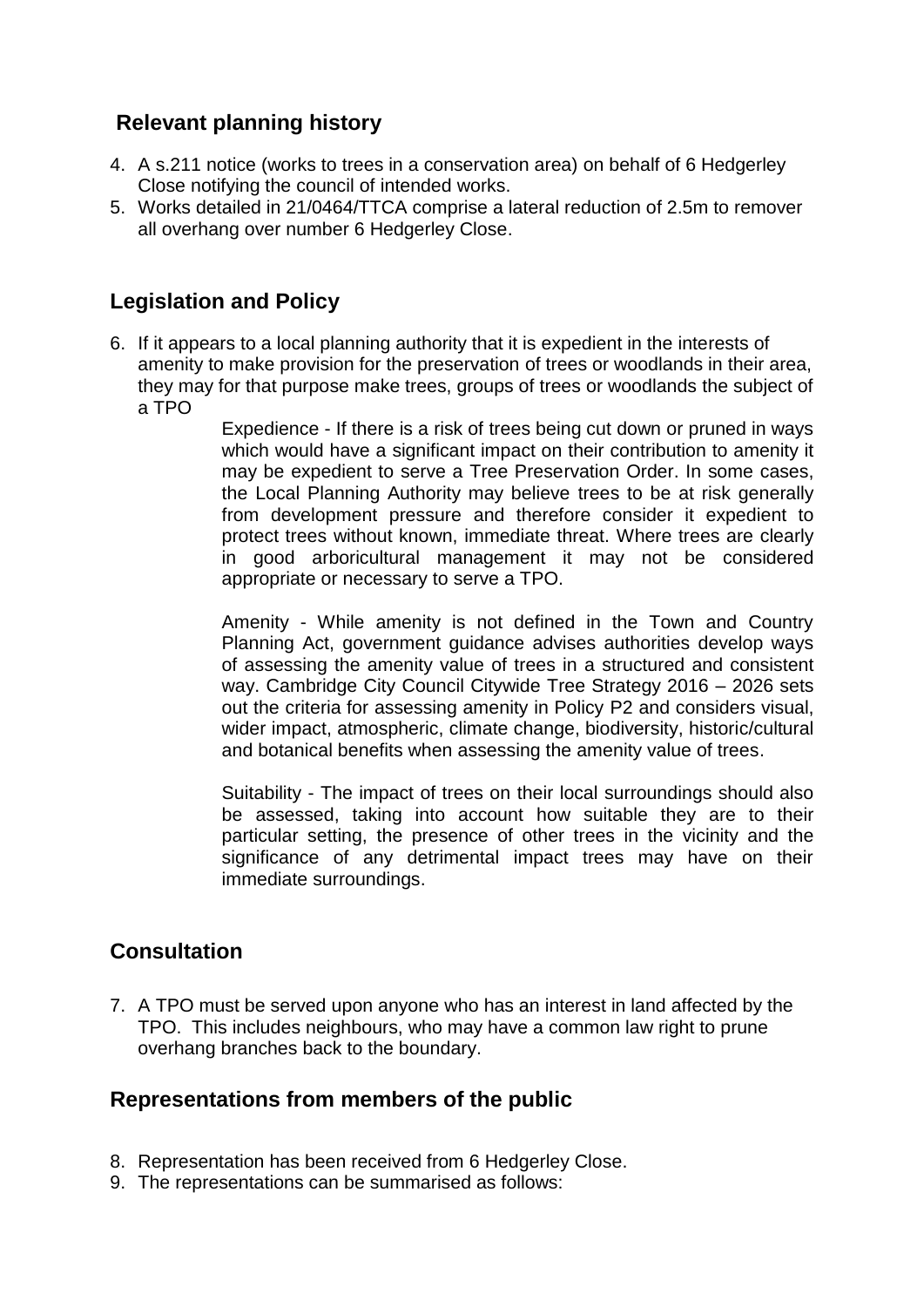- This tree belongs in a wood not in an urban garden. It is much too big for its location.
- The roots have caused the blockwork on my drive to rise up so the surface is very uneven
- It sheds a copious amount of pine needles and cones which litter my drive and front garden, block my drains and the one in the road
- The branches have to be regularly pruned to stop them damaging my house roof and telephone wires
- Sap makes a mess of the block work and paintwork on my last car.

### **The Tree**

10.The Pine is semi-mature specimen located in the back garden of the property but in a prominent position on Hedgerley Close.

# **Officer Assessment**

#### **Expedience**

11.A s.211 Notice was received detailing works that would be detrimental to the tree's health and appearance and therefore contribution to amenity and character of a conservation area.

#### **Amenity**

12.The tree's public visual amenity contribution is high and the tree contributes significantly to the general greening of the conservation area, and its enjoyment by the public, biodiversity, climate change mitigation and pollution mitigation.

#### **Suitability to site**

13.No evidence has been presented to suggest that the tree is at risk of part or whole failure or that it is causing damage to the house. The tree does not dominate the surrounding garden and with reasonable managed can be retained with reasonable clearance to the house.

#### **Justification for works proposed**

14.Reasons given for the proposed works are not considered to outweigh the detrimental impact that the proposed work would have on the tree's health and appearance.

#### **Response to objections**

15.The tree is not considered to be unsuitable in its location, the potential for damage to the house and telephone wires can be managed with periodic pruning.